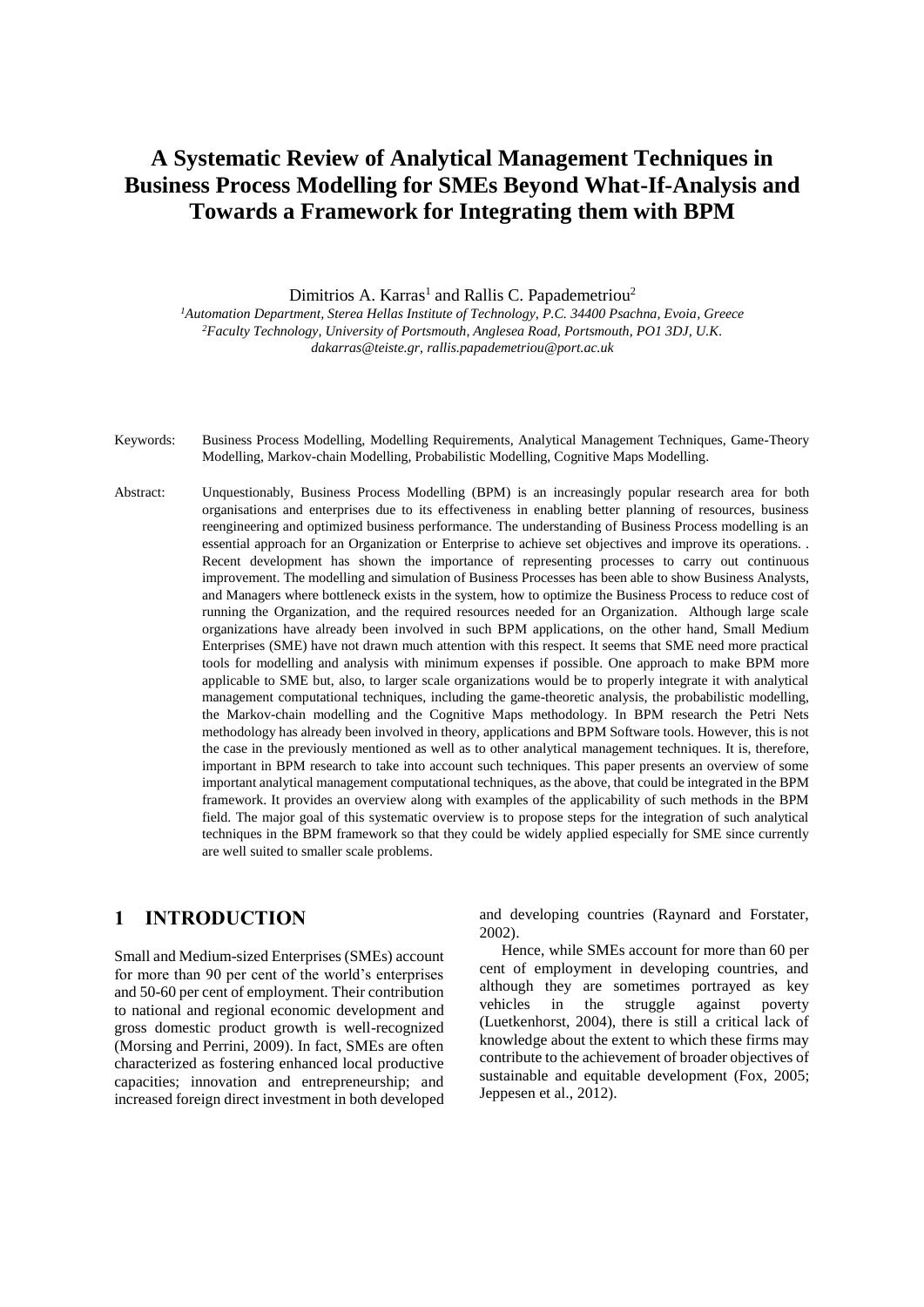In order to understand the possibility of such a contribution it is important to investigate how SMEs are involving analytical management techniques to better explore their possibilities and systematically optimize their performance in a complex financial world and global market. The focus and interest on complex data management, including big data analytics, has been increased over the recent years in the world of SME firms.

Several research reports attempt, through questionnaires, to understand the use of analytical management and planning tools and techniques in SMEs operating in different countries.

As a result of these studies, the most common used tools and techniques are strategic planning, human resources analysis, total quality management, customer relationship management, outsourcing, financial analysis for firm owners, vision/mission, PEST, financial analysis for competitors, benchmarking, STEP analysis, Porter's 5 forces analysis and analysis of critical success factors. According to Gunn and Williams (2007), the results of their research in the UK, SWOT analysis is the most widely applied strategic tool by all organizations surveyed. Benchmarking was ranked second in terms of its usage by all but manufacturing organizations.

However, it is important to perform a metaanalysis research on all these and most recent reports on the use of management tools and techniques in SMEs in order to clearly answer, in detailed tables, in what extend each technique is involved by SMEs depending on its sector of economy, on its country/continent as well as on other crucial metaanalysis factors.

Moreover, it is frequently noticed that the value of just data has significantly reduced in recent past. There are 2 main factors and open issues to consider:

- a) There is an overdose of data and it's really hard for a resource strapped SME to be able to digest it;
- b) There is an overdose of technology solutions and again it's really hard for SME's to understand this landscape and pick the right solution.

Actionable insights from data is what everyone, including SMEs, want, something with which, on a daily basis, they can uncover new opportunities to grow their business within a complex world, understanding completely their true performance.

The above two questions have not been answered so far by the research reports for SMEs. These questions are, also, highly correlated to the issue of "on what extend the different analytical management tools are really used by SMEs in the optimization of their performance".

In order, however, for an SME or a larger scale organization to apply such analytical techniques and for the research community to answer the above questions, modelling of the business processes (BPM) involved is absolutely necessary in order to establish a common language, a well-defined framework for the application of analytical management techniques. Therefore, more critical than the meta-analysis previously discussed on the use of data by SMEs and other larger scale organizations, is to review, discuss and provide a framework for the proper integration of BPM methodologies and analytical management techniques worthwhile to be utilized in SMEs and beyond.

The major goal of the paper is, therefore, to discuss suitable analytical management techniques that could be integrated in the BPM framework, and through examples to discuss the feasibility of establishing a well-defined framework for the application of these techniques to SME and larger scale enterprises.

With this respect we herein discuss and give examples of game theoretic analysis, probabilistic/stochastic methodology, Markov-chain analysis as well as Cognitive maps methodology in business modelling and analysis towards discussing the feasibility of a well-defined framework for the application of these techniques to SME and larger scale enterprises through the BPM approach

# **2 AN OVERVIEW OF SUITABLE ANALYTICAL MANAGEMENT TECHNIQUES THAT COULD BE INTEGRATED IN THE BPM METHODOLOGY**

Most attempts to describe and classify business models in the academic and practice literatures have been taxonomic, that is, developed by abstracting from observations typically of a single industry. With only a few exceptions, these attempts rarely deal fully and properly with all its dimensions of customers, internal organization and monetization; see, for instance, Rappa (2004) and Wirtz et al. (2010). So far, the literature lacks clear typological classifications that are robust to changing context and time (Hempel, 1965). A typology has been proposed that considers four elements Baden-Fuller C. et al. (2010-2013): Identifying the customers (the number of separate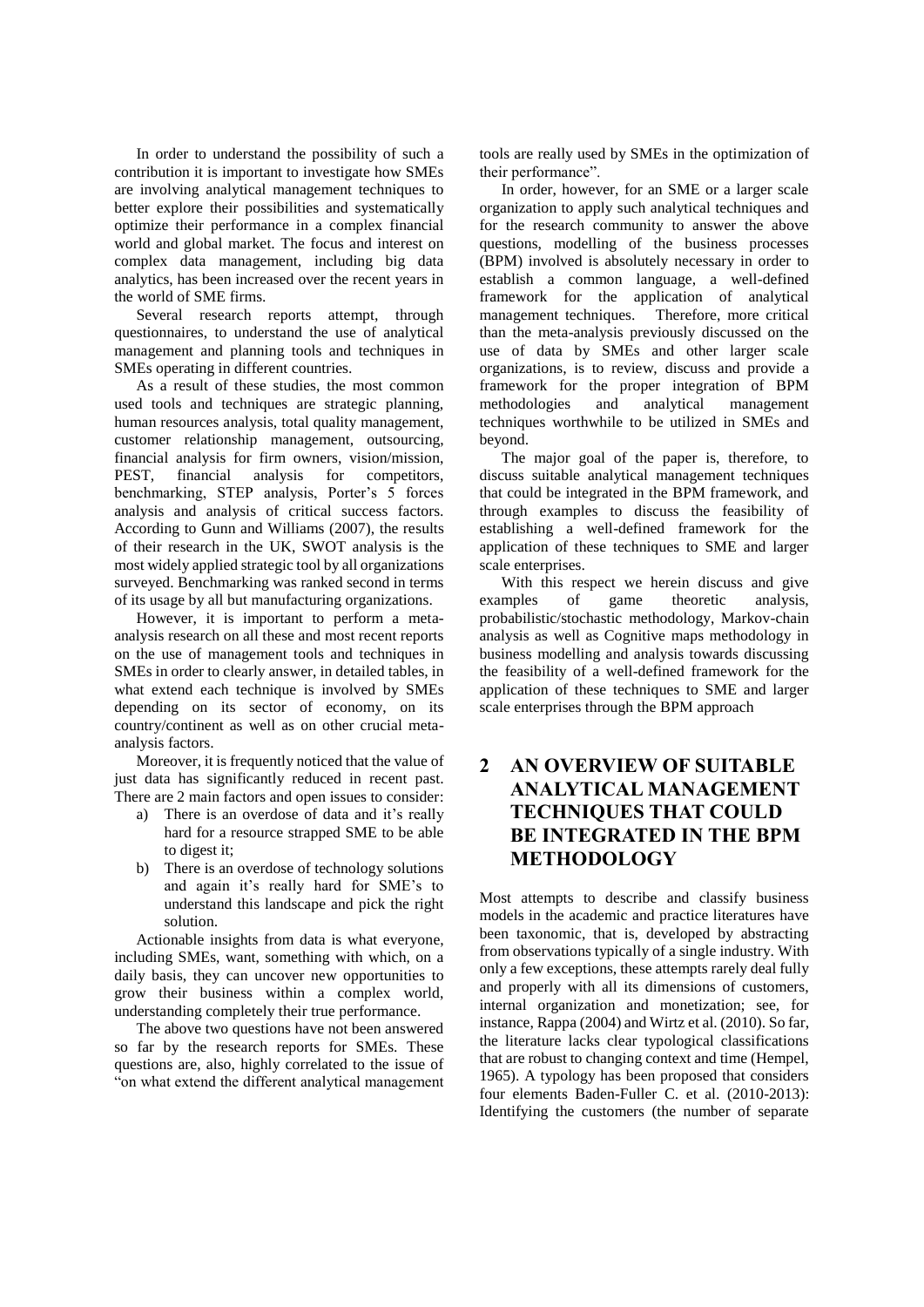customer groups); customer engagement (or the customer proposition); monetization; and value chain and linkages (governance typically concerning the firm internally).

In order to define a framework for the application of analytical management techniques through BPM methodology such a typology of business processes models is important in order to establish the ontologies, the conceptual links as well as the application paradigms. The herein systematic review attempts to describe the aforementioned techniques within this context.

## **2.1 The Game Theoretic Modelling Analysis**

Every game has players (usually two), strategies (usually two, but sometimes more) and payoffs (the payoffs to each player are defined for each possible pair of strategies in a two-person game). There are also rules for each game which will define how much information each player knows about the strategy adopted by the other player, when this information is known, whether only pure strategies or mixed strategies may be adopted, etc. etc. Game theory is used to help us think about the strategic interaction between firms in an imperfectly competitive industry. It is particularly helpful for looking at pricing, advertising and investment strategies, and for looking at the decision to enter an industry (and the strategies that can be adopted to deter a firm from entering an industry – entry deterrence) as well as to formulate the outcomes of different strategies of specific business processes. There is a lot of terminology to when someone is first introduced to game theory.

For instance, games can be co-operative or noncooperative. A co-operative game is one in which the players can form lasting agreements on how to behave. We focus our attention, however, on noncooperative games in which such binding agreements are not possible, and players are always tempted to cheat on any temporary agreement if they can gain an advantage by cheating. Such games are well suited in the case for modelling different strategies for specific business processes.

Games can be "pure strategy" games or they can allow for "mixed" strategies. Most of the time we will discuss only pure strategy games (for example: if a firm has two strategies for a business process, which are to charge \$50 and to charge \$100, then a pure strategy game allows for only these two possibilities). However, we could consider some examples of mixed strategies (for example: if the firm has the two pricing strategies described above, it would also have the

option of charging \$50 thirty percent of the time and charging  $$100$  seventy percent of the time – i.e., a probabilistic move).

Games can be single-period games or manyperiod games (many-period games are also called repeated-play games or multi-period games). A single-period game will only be played once and no one thinks about the future possible replaying of the game in making their decisions about the best strategy. However, many of life's strategic decisions (for business firms as well as individuals) require us to think about the payoffs that will occur if a game is played over and over and over again. Results in a one-period game can be overturned once you take repeated effects into account.

Games can be described as simultaneous games or sequential games. In a simultaneous game, the two players know what their possible strategies are, they know the identity of the other player, they know what the payoffs are for both players from any combination of strategies, but each player does not know what move the other player has decided to make. In other words, each player knows the incentives, but not the actual strategy adopted. On the other hand, in a sequential game, one player moves first and the other player moves second. The second player to move already knows what strategy the other player has adopted when the second player is making his/her decision.

What constitutes a dominant strategy? A dominant strategy is one that gives you the best result, no matter what the other person chooses to do. For example, consider the following game (note: in all the games herein discussed the payoff for the enterprise following the first process will always be listed first):

| $Proc. \#2$ |                   |            |                   |
|-------------|-------------------|------------|-------------------|
|             |                   | Strategy A | <b>Strategy B</b> |
| $Proc. \#1$ | <b>Strategy Y</b> | (100, 50)  | (70,60)           |
|             | Strategy Z        | (40,30)    | (60,10)           |

For process #1, Y is a dominant strategy, because process#1 always ends up with a higher payoff for the enterprise by choosing this strategy. For process #2 there is no dominant strategy, because process #2 does better by choosing A if #1 chooses Z, but process#2 does better by choosing B if #1 chooses Y.

A Nash equilibrium occurs when neither party has any incentive to change his or her strategy, given the strategy adopted by the other party. Clearly, the existence of a dominant strategy will result in a Nash equilibrium: in the game above, the enterprise following process #1 always chooses strategy Y;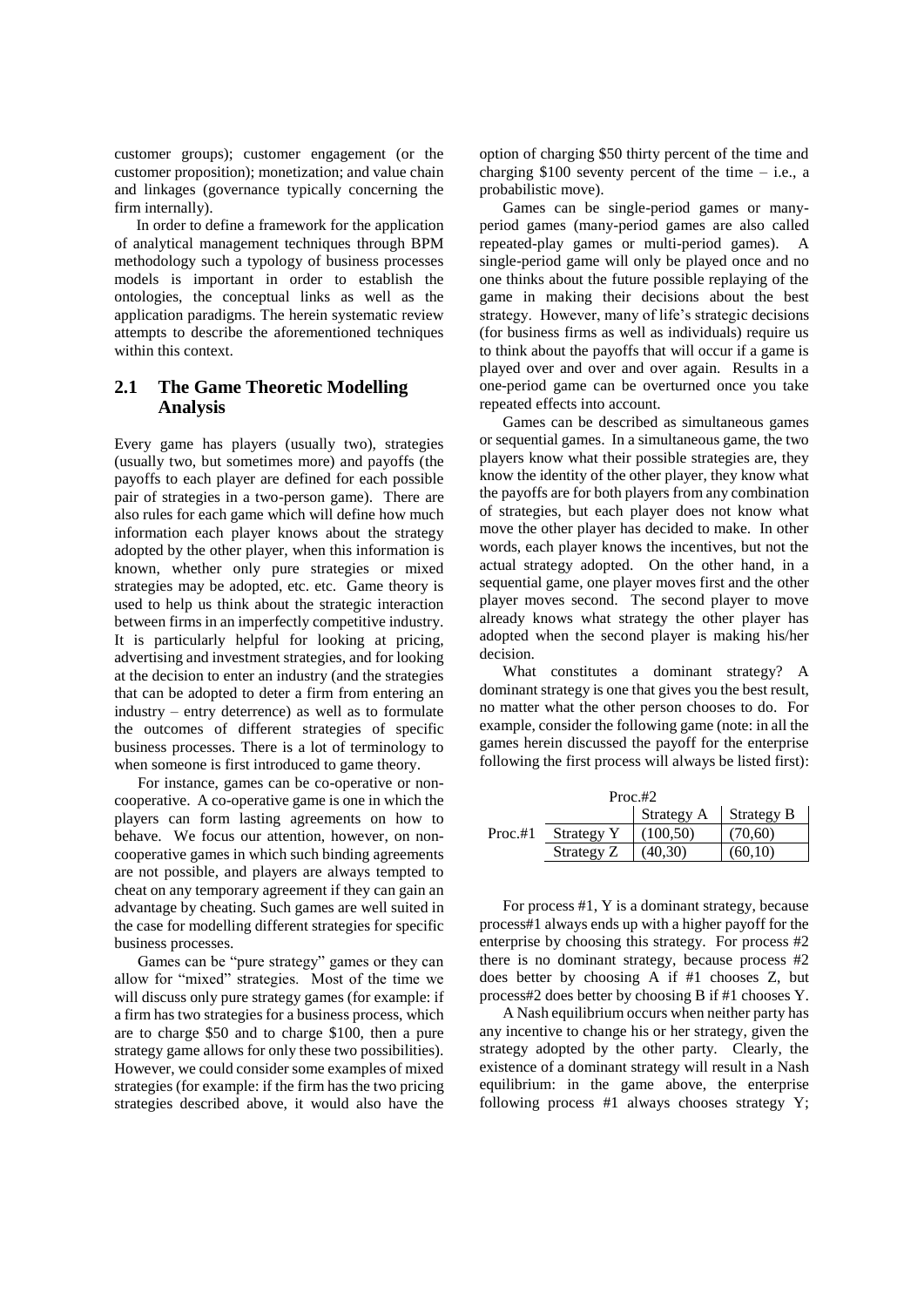while the enterprise following process 2 then, chooses B; Y,B is a Nash equilibrium. However, games without any dominant strategies also often have Nash equilibria. A game may have no Nash equilibrium, a single Nash equilibrium, or multiple Nash equilibria.

In order for such a methodology to be applied it is important to completely define strategies, payoffs and of course the players. In our case the players are different competitive processes within an enterprise, but they could be within two different firms too. Regarding the payoffs could be even the number of customers attracted by the different strategies. Therefore, the applicability of this analytical management technique should be discussed within BPM framework in order to be established for wide use within SME or larger enterprises.

### **2.2 The Markov Chain Modelling Analysis**

Many real-world systems, including enterprises functionality and operations, contain uncertainty and evolve over time. Stochastic processes (and *Markov chains*) are probability models for such systems.

A discrete-time stochastic process is a sequence of random variables  $X_0, X_1, X_2, \ldots$  typically denoted by  $\{X_n\}$ .

The state space of a stochastic process is the set of all values that the  $X_n$ 's can take. (we will be concerned with stochastic processes with a finite # of states).

Time:  $n = 0, 1, 2, ...$ State: *v*-dimensional vector,  $s = (s_1, s_2, \ldots, s_v)$ In general, there are *m* states,  $s^1$ ,  $s^2$ , ...,  $s^m$ or  $s^0, s^1, \ldots, s^{m-1}$ .

Also,  $X_n$  takes one of *m* values, so  $X_n \leftrightarrow s$ .

A stochastic process { X<sup>n</sup> } is called a *Markov chain* if

 $Pr\{ X_{n+1} = j \mid X_0 = k_0, \ldots, X_{n-1} = k_{n-1}, X_n = i \}$  $= Pr\{ X_{n+1} = j | X_n = i \} \leftarrow$  transition probabilities for every  $i, j, k_0, \ldots, k_{n-1}$  and for every *n*. Discrete time means  $n \in N = \{ 0, 1, 2, ... \}.$ 

The future behavior of the system depends only on the current state *i* and not on any of the previous states.

 $Pr\{ X_{n+1} = j \mid X_n = i \} = Pr\{ X_1 = j \mid X_0 = i \},$ for all *n* (They don't change over time).

Normally, stationary *Markov chains* are considered. The one-step transition matrix for a *Markov chain* with states  $S = \{ 0, 1, 2 \}$  is:

$$
\mathbf{P} = \begin{bmatrix} p_{00} & p_{01} & p_{02} \\ p_{10} & p_{11} & p_{12} \\ p_{20} & p_{21} & p_{22} \end{bmatrix}
$$

where  $p_{ij} = Pr\{ X_1 = j \mid X_0 = i \}$ 

If the state space  $S = \{ 0, 1, \ldots, m-1 \}$  then we have:

 $\sum_j p_{ij} = 1 \ \forall \ i$  and  $p_{ij} \geq 0 \ \forall \ i, j$ 

A relevant example for the application of *Markov chain* modeling in the field of SMEs or larger scale organizations, regarding the number of customers switching from enterprise to enterprise is as follows (adapted from https://www.analyticsvidhya.com/ blog/2014/07/markov-chain-simplified/):

Let's say Coke and Pepsi are the only companies in a country. A soda company wants to tie up with one of these competitor. They hire a market research company to find which of the brand will have a higher market share after 1 month. Currently, Pepsi owns 55% and Coke owns 45% of market share.

Following are the conclusions drawn out by the market research company:

 $P(P \rightarrow P)$ : Probability of a customer staying with the brand Pepsi for one month  $= 0.7$ 

P(P->C) : Probability of a customer switching from Pepsi to Coke for one month  $= 0.3$ 

 $P(C\rightarrow C)$ : Probability of a customer staying with the brand Coke for one month  $= 0.9$ 

 $P(C\rightarrow P)$ : Probability of a customer switching from Coke to Pepsi for one month  $= 0.1$ 

We can clearly see customer tend to stick with Coke but Coke currently has a lower wallet share. Hence, we cannot be sure on the recommendation without making some transition calculations.

#### **Transition Diagram**

The four statements made by the research company can be structured in a simple transition diagram

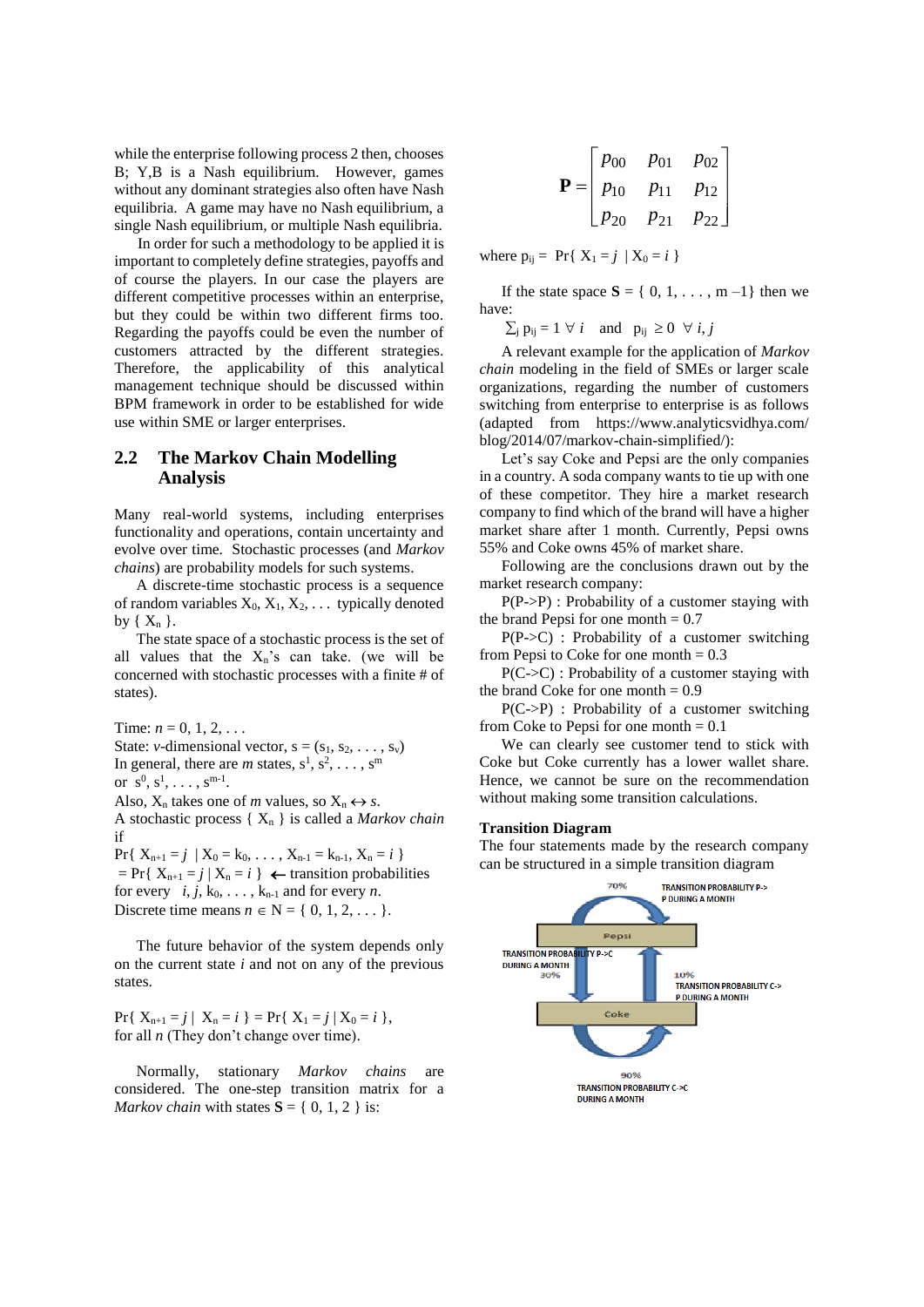The diagram simply shows the transitions and the current market share (MS). Now, if we want to calculate the market share after a month, we need to do following calculations:

Market share  $(t+1)$  of Pepsi = Current market Share of Pepsi  $(t)$ \* P(P->P) + Current market Share of Coke  $(t) * P(C > P)$ 

Market share  $(t+1)$  of Coke = Current market Share of  $Coke(t) * P(C>>C) + Current market Share$  of Pepsi  $(t)$ \* P(P->C)

These calculations can be simply done by looking at the following matrix multiplication of course under the assumption of stationary only Markov processes.

Current State(t) X Transition Matrix(t->t+1) = Final State  $(t+1)$ . When  $t=0$ , that is, at the initial state, we have:

$$
\begin{pmatrix} MS\ Pepsi & (t = 0) & MS\ Coke(t = 0) \\ 55\% & 45\% \end{pmatrix} X
$$

$$
\begin{pmatrix} P & C \\ P & 70\% & 30\% \\ C & 10\% & 90\% \end{pmatrix}
$$

$$
= \begin{pmatrix} MS\ Pepsi & (t + 1) & MS\ Coke(t + 1) \\ 43\% & 57\% \end{pmatrix}
$$

As we can see clearly: Pepsi, although having a higher market share now, will have a lower market share after one month. This simple calculation is called stationary *Markov chain*. If the transition matrix does not change with time, we can predict the market share at any future time point. Let's make the same calculation for 3 months later:

$$
\begin{pmatrix}\nMS \, Pepsi(t = 1) & MS \, Coke(t = 1) \\
43\% & 57\% \n\end{pmatrix} X
$$
\n
$$
\begin{pmatrix}\nP & C \\
P & 70\% & 30\% \\
C & 10\% & 90\% \n\end{pmatrix} X \begin{pmatrix}\nP & C \\
P & 70\% & 30\% \\
C & 10\% & 90\% \n\end{pmatrix} =
$$
\n
$$
\begin{pmatrix}\nMS \, Pepsi(t = 1) & MS \, Coke(t = 1) \\
43\% & 57\% \\
C & 16\% & 84\% \n\end{pmatrix}
$$
\n
$$
= \begin{pmatrix}\nMS \, Pepsi(t + 2) & MS \, Coke(t + 2) \\
31,48\% & 68,52\% \n\end{pmatrix}
$$

#### **Steady State Calculations**

Furthermore to the business case in hand, the soda company wants to size the gap in market share of the company Coke and Pepsi in a long run. This will help them frame the right costing strategy. The share of Pepsi will keep on going down till a point the number of customer leaving Pepsi and number of customers adapting Pepsi are equal. Therefore, we need to satisfy the following conditions to find the steady state proportions:

Pepsi MS (t)\*( $Prob(P\rightarrow C) = Coke MS(t)*Prob(C\rightarrow P)$  $\Rightarrow$  Pepsi MS(t)\*30% = Coke MS(t)\*10% Pepsi  $MS + Coke MS = 100\%$  $4*Pepsi MS = 100\% \Rightarrow Pepsi MS = 25\%$  and Coke

 $MS = 75%$ 

The formulation of an algorithm to find the steady state is easy. After steady state, multiplication of Initial state with transition matrix will give initial state itself. Hence, the matrix which can satisfy following condition will be the final proportions:

### **Initial state of Market Share X Transition Matrix = Initial state of Market Share**

By solving for above equation, we can find the steady state matrix. The solution will be the same as above [25%,75%].

## **2.3 The Bayesian Network (BN) Modelling Analysis**

Bayesian Networks are also known as recursive graphical models, belief networks, causal probabilistic networks, causal networks and influence diagrams among others (Daly et al. 2011). A BN can be expressed as two components, the first qualitative and the second quantitative (Nadkarni and Shenoy 2001, 2004). The qualitative expression is depicted as a directed acyclic graph (DAG), which consists of a set of variables (denoted by nodes) and relationships between the variables (denoted by arcs) (Salini and Kenett 2009).

The quantitative expression comprises probabilities of the variables. The figure below shows a Bayesian Network with three variables X, Y and Z. Variables X and Y are parents for variable Z, which indicates that Z is the dependent node. The probability for Z is a conditional probability based on the probabilities of X and Y.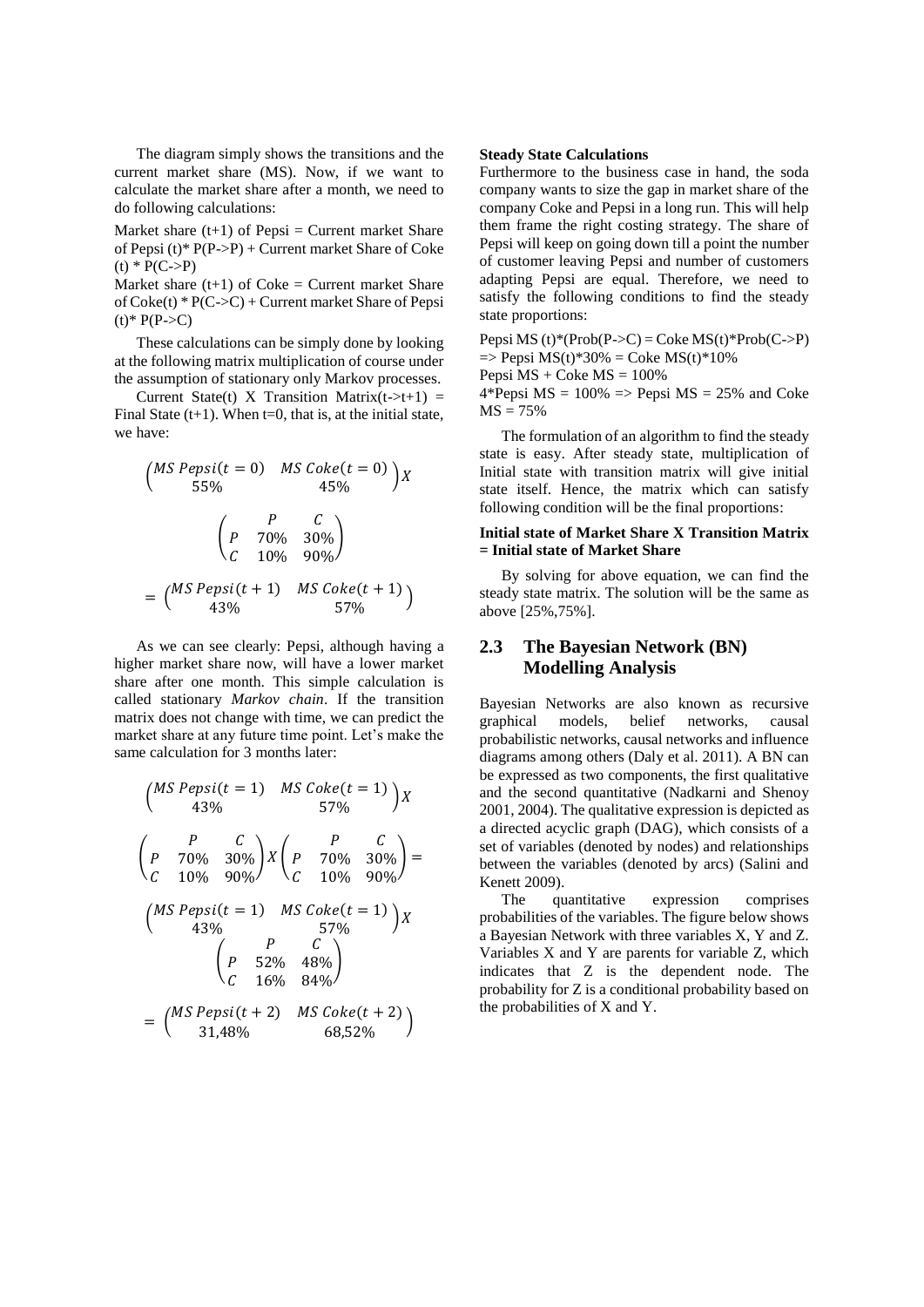

The probabilities in a Bayesian Network are simplified by the DAG structure of the BN, by applying directional separation (d-separation) (Pearl, 1988) and a Markov property assumption (Jensen and Nielsen, 2007; Johnson et al., 2010), so that the probability distribution of any variable is solely dependent on its parents. Thus, the probability distribution in a BN with n nodes  $(X_1,...,X_n)$  can be formulated as:

$$
P(X_1, X_2, ..., X_n) = \prod_{i=1}^n P(X_i | Pa(X_i))
$$

where  $Pa(X_i)$  is the set of the probability distributions corresponding to the parents of node  $X_i$  (Heckerman et al., 1995; Johnson et al., 2010). For the above figure the above equation can be written as  $P(Z)=P(Z|X,Y)*P(X)*P(Y).$ 

Bayesian Networks based modelling relevant to BPM framework has been recently investigated, although not in depth, and only in the field of customer modelling for some specific applications (Ashcroft M., 2012; Anderson et al., 2004; Chakraborty S., et. al., 2016).

## **2.4 The Cognitive Maps Approach in Modelling Analysis**

Cognitive maps (Axelrod, 1976), (Eden, 1992) are a collection of nodes linked by some arcs or edges. The nodes represent concepts or variables relevant to a given domain. The causal links between these concepts are represented by the edges. The edges are directed to show the direction of influence. Apart from the direction, the other attribute of an edge is its sign, which can be positive (a promoting effect) or negative (an inhibitory effect). Cognitive maps can be pictured as a form of signed directed graph. Figure 1 shows a cognitive map used to represent a scenario involving some issues in public health.



Figure 1: Cognitive Map Concerning Causal Relations in Business Processes Within an Enterprise.

The construction of a cognitive map requires the involvement of a knowledge engineer and one or more experts in a given problem domain. Methods for constructing a cognitive map for a relatively recent real-world application are discussed in (Tsadiras, 2003; Jetter, 2014).

The main objective of building a cognitive map around a problem is to be able to predict the outcome by letting the relevant issues interact with one another. These predictions can be used for finding out whether a decision made by someone is consistent with the whole collection of stated causal assertions. Such use of a cognitive map is based on the assumption that, a person whose belief system is accurately represented in a cognitive map, can be expected to make predictions, decisions and explanations that correspond to those generated from the cognitive map. This leads to the significant question: Is it possible to measure a person's beliefs accurately enough to build such a cognitive map? The answer, according to Axelrod and his co-researchers, is a positive one. Formal methods for analysing cognitive maps have been proposed and different methods for deriving cognitive maps have been tried in (Axelrod, 1976).

In a cognitive map, the effect of a node A on another node B, linked directly or indirectly to it, is given by the number of negative edges forming the path between the two nodes. The effect is positive if the path has an even number of negative edges, and negative otherwise. It is possible for more than one such paths to exist. If the effects from these paths is a mix of positive and negative influences, the map is said to have an imbalance and the net effect of node A on node B is indeterminate. This calls for the assignment of some sort of weight to each inter-node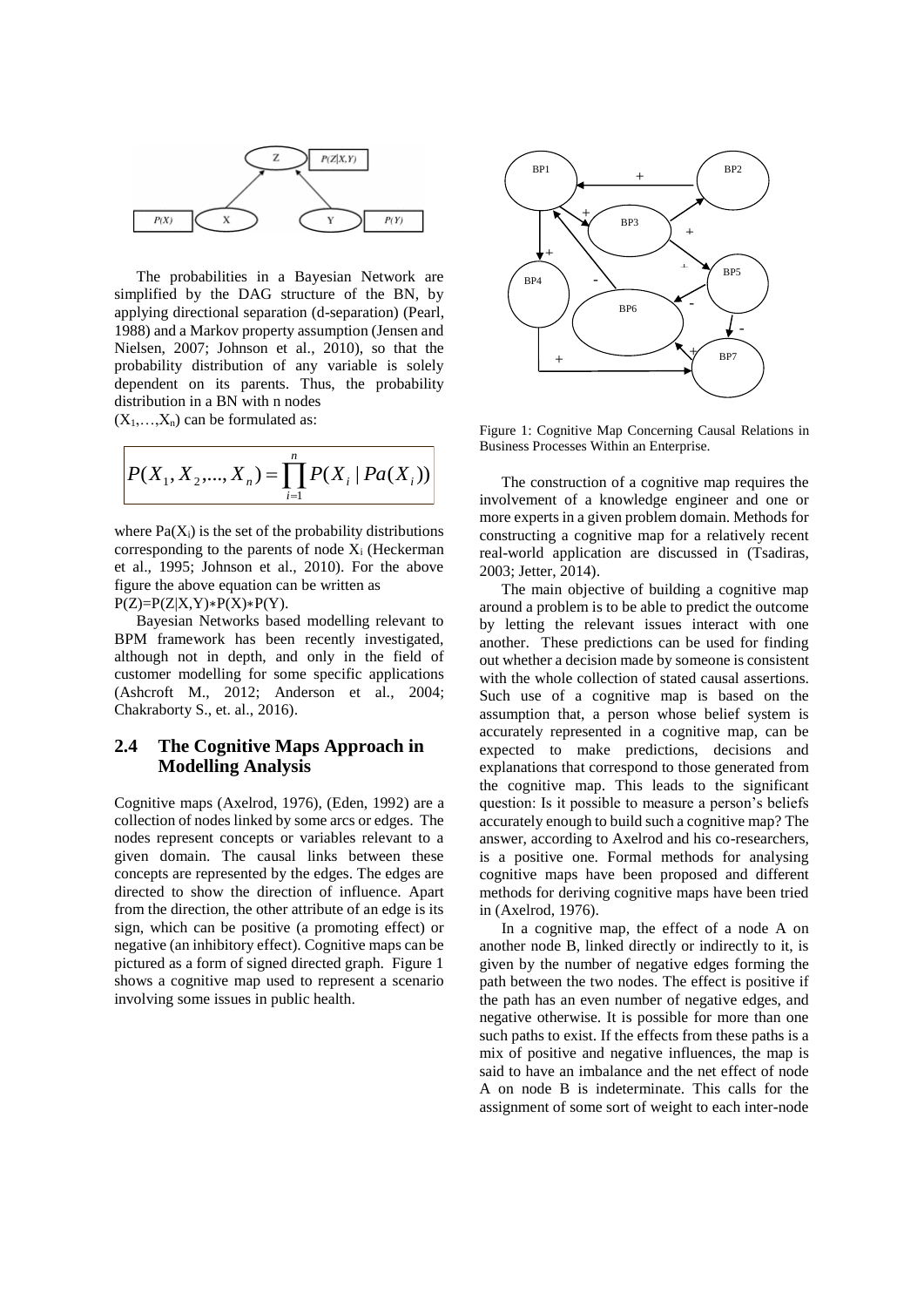

Figure 2: Fuzzified version of the cognitive map shown in Figure 1.

causal link, and a framework for evaluating combined effects using these numerically weight-ed edges. Fuzzy cognitive maps (FCM) (Caudill, 1990; Brubaker, 1996a; Brubaker, 1996b) were proposed as an extension of cognitive maps to provide such a framework.

#### **Fuzzy Cognitive Maps**

The term Fuzzy Cognitive Map (FCM) was coined in (Kosko, 1986) to describe a cognitive map model with two significant characteristics:

> (1) Causal relationships between nodes are fuzzified. Instead of only using signs to indicate positive or negative causality, a number is associated with the relationship to express the degree of relationship between two concepts.

> (2) The system is dynamic involving feedback, where the effect of change in a concept node affects other nodes, which in turn can affect the node initiating the change. The presence of feedback adds a temporal aspect to the operation of the FCM.

The FCM structure can be viewed as a recurrent artificial *neural network*, where concepts are represented by neurons and causal relationships by weighted links or edges connecting the neurons.

By using Kosko's conventions, the interconnection strength between two nodes  $C_i$  and  $C_i$  is  $e_{ii}$ , with  $e_{ii}$ , taking on any value in the range -1 to 1. Values –1 and 1 represent, respectively, full negative and full positive causality, zero denotes no causal effects and all other values correspond to different fuzzy levels of causal effects. In general, an FCM is described by a connection matrix E whose elements

are the connection strengths (or weights)  $e_{ij}$ . The element in the  $i<sup>th</sup>$  row and  $j<sup>th</sup>$  column of matrix E represents the connection strength of the link directed out of node  $C_i$  and into  $C_j$ . If the value of this link takes on discrete values in the set  $\{-1, 0, 1\}$ , it is called a simple FCM. The concept values of nodes  $C_1$ ,  $C_2$ ,  $\ldots$ ,  $C_n$  (where n is the number of concepts in the problem domain) together represent the state vector **C**.

An FCM state vector at any point in time gives a snapshot of events (concepts) in the scenario being modelled. In the example FCM shown in Figure 2, node  $C_2$  relates to the  $2<sup>nd</sup>$  component of the state vector and the state [0 1 0 0 0 0 0] indicates the event "migration into city" has happened. To let the system evolve, the state vector **C** is passed repeatedly through the FCM connection matrix **E**. This involves multiplying **C** by **E**, and then transforming the result as follows:

### $C(k + 1) = T[C(k) . E]$

where  $C(k)$  is the state vector of concepts at some discrete time k, T is the thresholding or nonlinear transformation function, and **E** is the FCM connection matrix.

With a thresholding transformation function, the FCM reaches either one of two states after a number of passes. It settles down to a fixed pattern of node values - the so-called *hidden pattern* or *fixed-point attractor*. Alternatively, it keeps cycling between a number of fixed states - known as the limit cycle. With a continuous transformation function, a third possibility known as the *chaotic attractor* (Elert, 1999) exists, when instead of stabilising, the FCM continues to produce different state vector values for each cycle.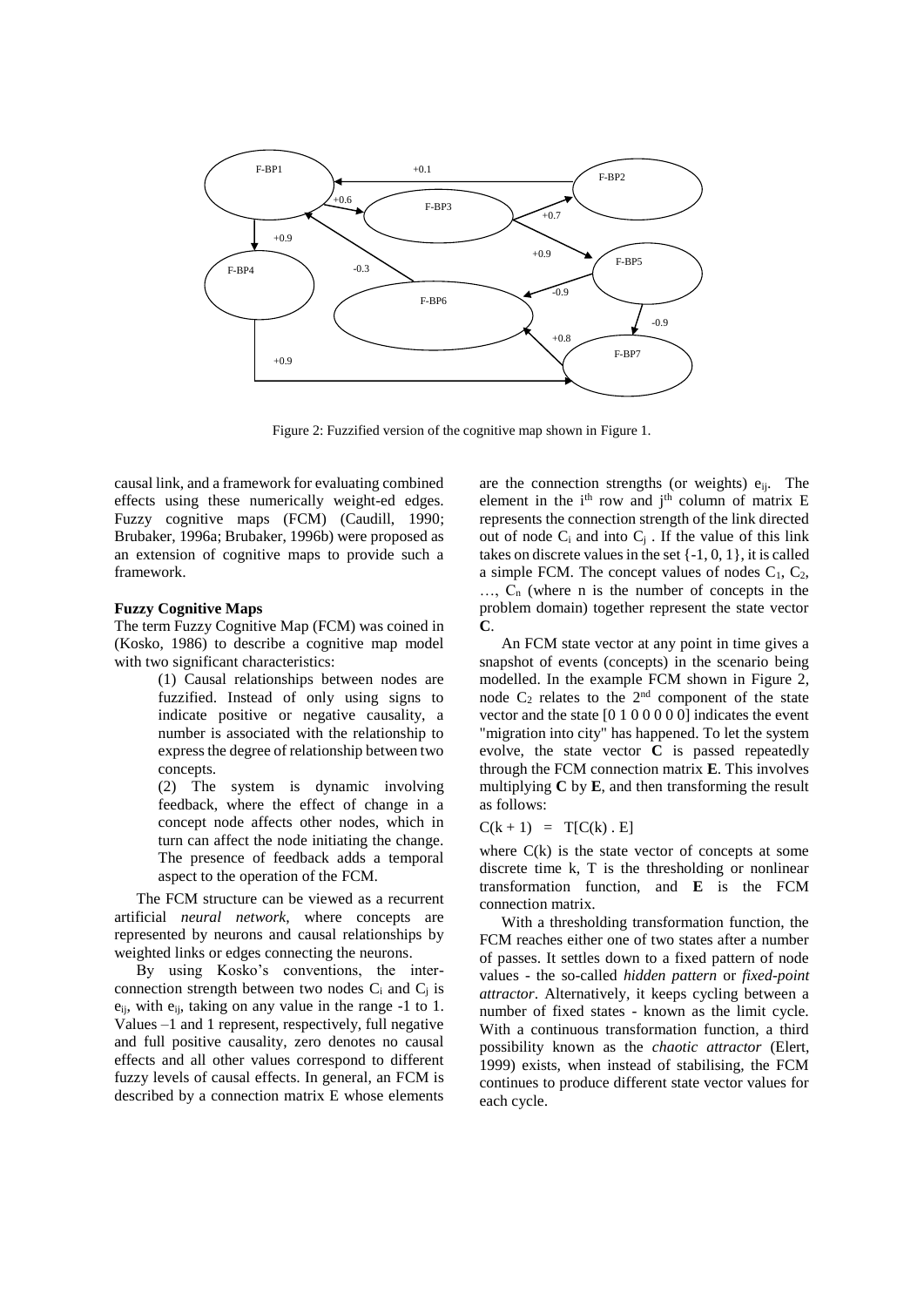#### **Extensions of FCMs**

A number of researchers have developed extended versions of the FCM model described above. Tsadiras (2003) and Jetter et al. (2014) describe the extended FCM, in which concepts are augmented with memory capabilities and decay mechanisms. The new activation level of a node depends not only on the sum of the weighted influences of other nodes but also on the current activation of the node itself. A decay factor in the interval [0,1] causes a fraction of the current activation to be subtracted from itself at each time step.

Park (1995) introduces the FTCM (Fuzzy Time Cognitive Map), which allows a time delay before a node  $x_i$  has an effect on node  $x_i$  connected to it through a causal link. The time lags can be expressed in fuzzy relative terms such as "immediate", "normal" and "long" by a domain expert. These terms can be assigned numerical values such as 1, 2, 3. If the time lag on a causal link  $e_{ij}$  is *m* (1 $\geq m$ ) delay units, then  $m - 1$  dummy nodes are introduced between node *i* and node *j*.

Decision-makers often find it difficult to cope with significant real-world systems. These systems are usually characterised by a number of concepts or facts interrelated in complex ways. They are often dynamic ie, they evolve through a series of interactions among related concepts. Feedback plays a prominent role among them by propagating causal influences in complicated pathways. Formulating a quantitative mathematical model for such a system may be difficult or impossible due to lack of numerical data, its unstructured nature, and dependence on imprecise verbal expressions. FCMs provide a formal tool for representing and analysing such systems with the goal of aiding decision making.

Given an FCM's edge matrix and an input stimulus in the form of a state vector, each of the three possible outcomes mentioned above can provide an answer to a causal "what if" question. The inference mechanism of FCMs works as follows. The node activation values representing different concepts in a problem domain are set based on the current state. The FCM nodes are then allowed to interact (implemented through the repeated matrix multiplication mentioned above). This interaction continues until:

(1) The FCM stabilises to a fixed state (the fixedpoint attractor), in which some of the concepts are 'on' and others are not.

(2) A limit cycle is reached.

(3) The FCM moves into a chaotic attractor state instead of stabilising as in (1) and (2) above.

The usefulness of the three different types of outcomes depends on the user's objectives. A fixedpoint attractor can provide straightforward answers to causal "what if" questions. The equilibrium state can be used to predict the future state of the system being modelled by the FCM for a particular initial state. As an example based on figure 2, the state vector [0 1 0 0 0 0 0], provided as a stimulus to the FCM, may cause it to equilibrate to the fixed-point attractor at [0 0 0 1 0 0 0]. Such an equilibrium state would indicate that an increase in "migration into city" eventually leads to the increase of "garbage per area".

A limit cycle provides the user with a deterministic behaviour of the real-life situation being modelled. It allows the prediction of a cycle of events that the system will find itself in, given an initial state and a causal link (edge) matrix. For FCMs with continuous transformation function and concept values, a resulting chaotic attractor can assist in simulation by feeding the simulation environment with endless sets of events so that a realistic effect can be obtained.

#### **Development of FCMs for Decision Modelling**

FCMs can be based on textual descriptions given by an expert on a problem scenario or on interviews with the expert. The steps followed are:

Step 1: Identification of key concepts/issues/factors influencing the problem.

Step 2: Identification of causal relationships among these concepts/issues/factors.

Experts give qualitative estimates of the strengths associated with edges linking nodes. These estimates are translated into numeric values in the range  $-1$  to 1. For example, if an increase in the value of concept A causes concept B to increase significantly (a strong positive influence), a value of 0.8 may be associated with the causal link leading from A to B. Experts themselves may be asked to assign these numerical values. The outcome of this exercise is a diagrammatic representation of the FCM, which is converted into the corresponding edge matrix.

#### **Learning in FCMs**

FCM learning involves updating the strengths of causal links. Combining multiple FCMs is the simplest form of learning. An alternative learning strategy is to improve the FCM by fine-tuning its initial causal link or edge strengths through training similar to that in artificial neural networks. Both these approaches are outlined below.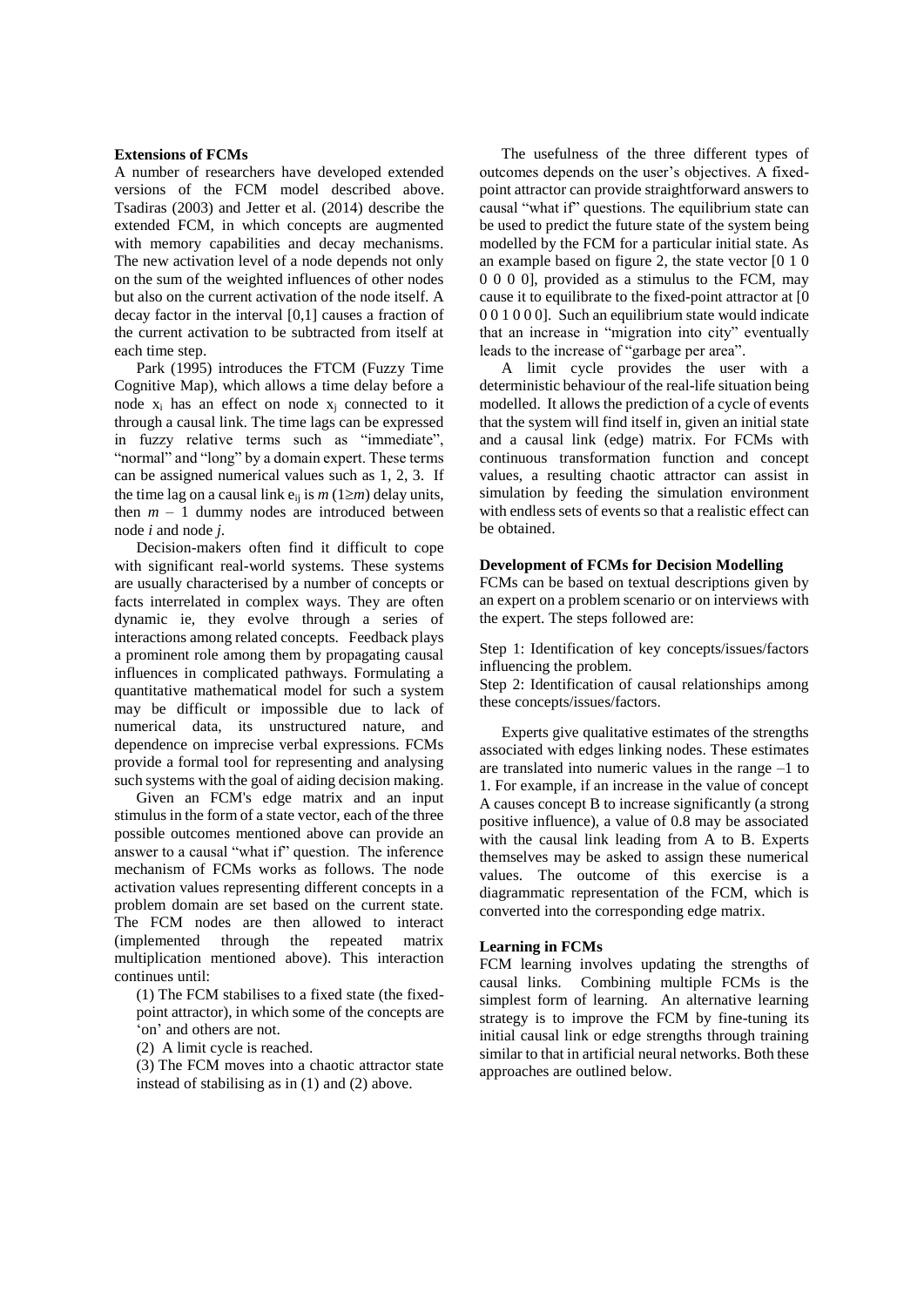Multiple FCMs constructed by different experts can be combined to form a new FCM. FCM combination can provide the following advantages:

1. It allows the expansion of an FCM by incorporating new knowledge embodied in other FCMs.

2. It facilitates the construction of a relatively bias-free FCM by merging different FCMs representing belief systems of a number of experts in the same problem domain.

The procedures for combining FCM are outlined in (Kosko, 1988). Generally, combination of FCMs involves summing the matrices that represent the different FCMs. The matrices are augmented to ensure conformity in addition. Each FCM drawn by different experts may be assigned a credibility weight. The combined FCM is given by:

$$
k=N
$$
  

$$
\sum_{k=1}^{k=N} W_k E_k
$$

where E is the edge matrix of the new combined FCM, Ek is the edge matrix of FCM k, Wk is the credibility weight assigned to FCM k, and N is the number of FCMs to be combined. Siegel and Taber (1987) outlines procedures for credibility weights assignment in FCMs.

McNeill and Thro (1994) discuss the training of FCMs for prediction. A list of state vectors is supplied as historical data. An initial FCM is constructed with arbitrary weight values. It is then trained to make predictions of future average value in a stock market using historical stock data. The FCM runs through the historical data set one state at a time. For each input state, the 'error' is determined by comparing the FCM's output with the expected output provided in the historical data. Weights are adjusted when error is identified. The data set is cycled until the error has been reduced sufficiently for no more changes in weights to occur.

If a correlated change between two concepts is observed, then a causal relation between the two is likely and the strength of this relationship should depend on the rate of the correlated change. This proposition forms the basis of the Differential Hebbian Learning (DHL). Kosko (1992) discusses the use of DHL as a form of unsupervised learning for FCMs. DHL can simplify the construction of FCMs by allowing the expert to enter approximate values (or even just the signs) for causal link strengths. DHL can then be used to encode some training data to improve the FCM's representation of the problem domain and consequently its performance.

#### **Business Models as Cognitive Maps**

Drawing on the insights of the cognitive mapping approach in strategic management, we argue that the causal structures embedded in business models can be usefully conceptualized and represented as cognitive maps (Furnari S., 2015). From this perspective, a business model's cognitive map is a graphical representation of an entrepreneur or top manager's beliefs about the causal relationships inherent in that business model (Furnari S., 2015). By emphasizing the causal nature of business models, this definition is consistent with previous studies viewing business models as sets of choices and the consequences of those choices (e.g. Casadesus-Masanell & Ricart, 2010), and with studies that explicitly highlight the importance of cause-effect relationships in business models' cognitive representations (e.g. Baden-Fuller & Haefliger, 2013; Baden-Fuller & Mangematin, 2013). Business models' cognitive maps can be derived from the texts that entrepreneurs and top managers use in designing their business models, or to pitch their projects to various audiences (including investors, customers, policy makers); or they can be derived from primary interviews with entrepreneurs and top managers (Furnari S., 2015). Thus, the content of a business model's cognitive map can be idiosyncratic, depending on the particular individual's cognitive schemas and on the language they use. The raw concepts that entrepreneurs and top managers use in their causal statements identify the elements of a business model's cognitive map that are induced empirically (Furnari S., 2015). At the same time, such maps may include elements deduced theoretically from extant theories about business models - i.e. the conceptual categories developed in such theories (such as "value proposition", "monetization mechanisms") - that can be useful to classify the raw concepts used by entrepreneurs and top managers, providing a basis for comparing different individuals' cognitive maps Thus, business models' cognitive maps include both inductive and deductive elements, as do other types of cognitive maps (e.g. Axelrod, 1976; Bryson et al., 2004)

For the sake of illustrating examples of business models' cognitive maps, we focus particularly on the business model representation developed by Baden-Fuller and Mangematin (2013), (Furnari S., 2015). Among the several business model representations suggested in the literature, we adopt this typological representation because it strikes a balance between parsimony and generality, thus meeting the criteria typically recommended for solid theory-based typologies (e.g. Doty & Glick, 1994; Delbridge & Fiss, 2013). Specifically, this typology includes the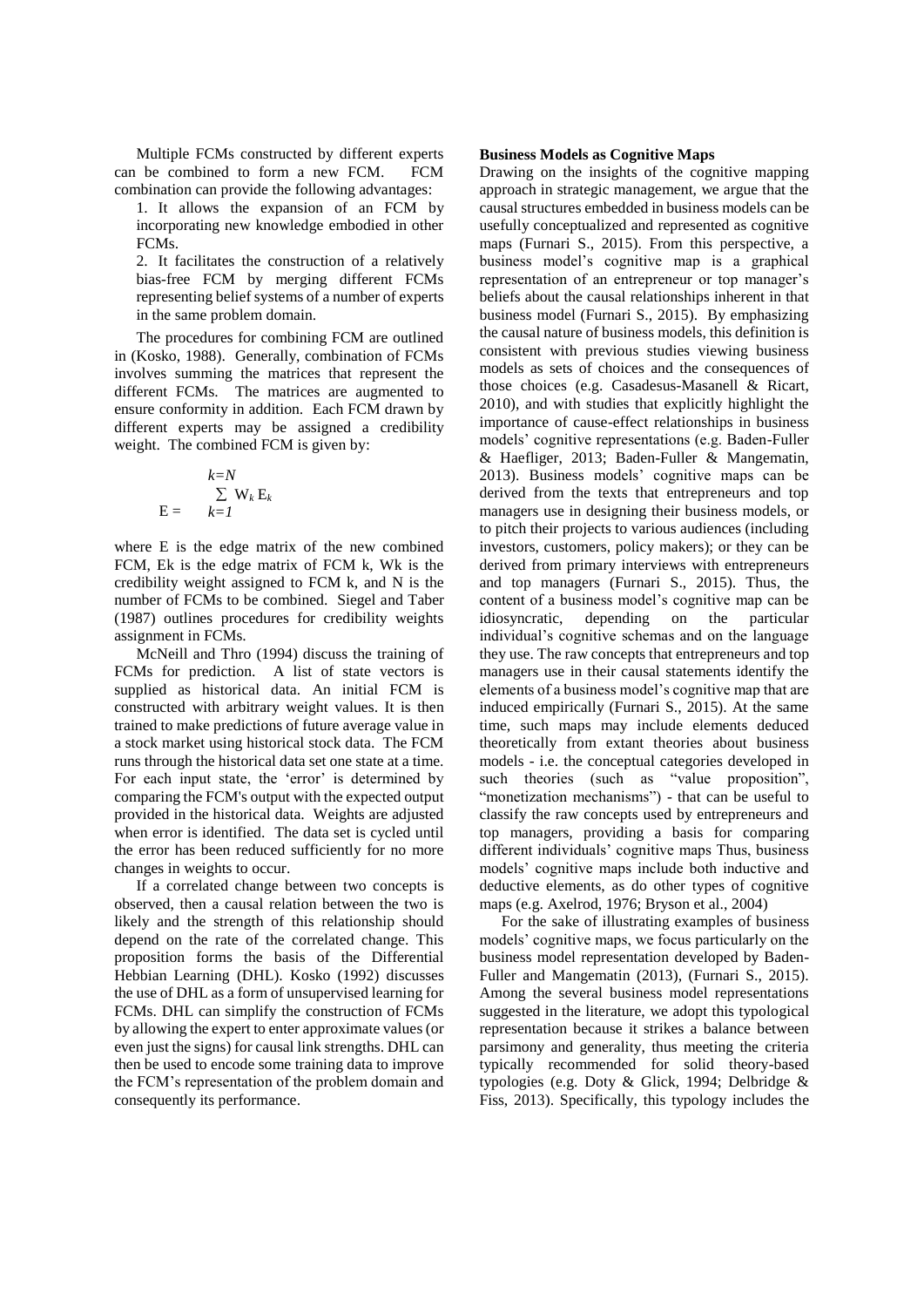essential building blocks of the business model as covered by other business model representations, thus having a general scope in terms of content. At the same time, it uses a more parsimonious set of categories than other business model representations in covering this general scope. For this reason, in the cognitive maps' illustrations provided below, we used the four constructs characterizing this business model representation ("customer identification", "customer engagement (or value proposition)", "value chain" and "monetization") as organizing categories (Furnari S., 2015). Although we use this specific business model representation here for illustrating business models' cognitive maps, the cognitive mapping approach developed in this paper can be used, more generally, with any other business model representation, depending on the analyst's preferences and research objectives (Furnari S., 2015).

# **3 CONCLUSIONS**

In this study we have attempted to present and analyse some important analytical management techniques that are of value especially for SME, but through extensions, under research, to larger scale enterprises too. We have argued through examples relevant to Business Process Modelling that in order for these techniques to be widely utilized by enterprises a common well defined framework should be established based on BPM. BPM could provide the representation schemes that should be integrated in the associated formalisms. To this end, our presentation is a first step. Each analytical management technique herein presented should be analysed in depth in order to be integrated with BPM methodology in a common useful and well organized application framework that in the sequel could be employed in real world scenarios, managing even big data of the associated enterprises.

# **REFERENCES**

- Ashcroft M. (2012), Bayesian networks in business analytics, [in:] M. Ganzha, L. Maciaszek, M. Paprzycki (Eds.), *Proceedings of the Federated Conference on Computer Science and Information Systems FedCSIS 2012*, Polskie Towarzystwo Informatyczne, IEEE Computer Society Press, Warsaw, Los Alamitos, CA 2012, pp. 955–961.
- Anderson RD, Mackoy RD, Thompson VB, Harrell G. (2004), A Bayesian network estimation of the service-

profit chain for transport service satisfaction. Decis Sci. 2004;35(4):665–89.

- Axelrod R.M. (Ed.).(1976). *Structure of decision: The cognitive maps of political elites*. Princeton: Princeton University press.
- Baden‐Fuller C. & Morgan M. (2010). Business Models as Models, *Long Range Planning*, **43**(2‐3): 156‐171
- Baden-Fuller C. & Haefliger S. (2013). Business models and technological innovation, *Long Range Planning*, **46**(6): 419-426.
- Baden-Fuller C., & Mangematin V. (2013). Business models: A challenging agenda, *Strategic Organization*, **11**(4), 418-427.
- Barr P.S., Stimpert J.L. & Huff A.S. (1992). Cognitive change, strategic action, and organizational renewal. *Strategic management journal*, **13**(S1): 15-36.
- Bhargava, H. K., Herrick, C., Sridhar, S. (1999) "Beyond Spreadsheets: Tools for Building Decision Support Systems", IEEE Expert, 32(3), 1999.
- Brubaker, D. (1996a) "Fuzzy Cognitive Maps", EDN Access, April 11 1996, [WWW document]. URL http://www.ednmag.com
- Brubaker, D. (1996b) "More on Fuzzy Cognitive Maps", EDN Access, April 25 1996b, [WWW document]. URL http://www.ednmag.com
- Bryson J.M., Ackermann F., Eden C. & Finn, C.B. (2004). *Visible thinking: Unlocking causal mapping for practical business results,* John Wiley & Sons.
- Calori R., Johnson G. & Sarnin P. (1994). CEOs' cognitive maps and the scope of the organization, *Strategic Management Journal,* **15**: 437-457.
- Carley K. & Palmquist M. (1992). Extracting, representing, and analyzing mental models. *Social forces*, **70**(3): 601- 636.
- Casadesus-Masanell R. & Ricart J.E. (2010). From Strategy to Business Models and onto Tactics. *Long Range Planning*, **43**(2-3): 195–215.
- Caudill, M. (1990) "Using Neural Nets: Fuzzy Cognitive Maps", AI Expert, June 1990, pp. 49-53.
- Chakraborty S., et. al. (2016), A Bayesian Network-based customer satisfaction model: a tool for management decisions in railway transport, Decision Analytics, 2016, 3:4,DOI: 10.1186/s40165-016-0021-2, published:9/2016
- Chesbrough H. & Rosenbloom R.S. (2002). The role of the business model in capturing value from innovation: Evidence from Xerox Corporation's technology spin-off companies. *Industrial and Corporate Change*, **11**(3): 529-555.
- Chong, A., Khan, S., Gedeon, T. (1999a) "Differential Hebbian Learning in Fuzzy Cognitive Maps: A Methodological View in the Decision Support Perspective", *Proc. Third Australia-Japan Joint Workshop on Intelligent and Evolutionary Systems*, 23- 25 Nov. 1999, Canberra (to be published).
- Chong, A. (1999b) "Development of a Fuzzy Cognitive Map Based Decision Support Systems Generator",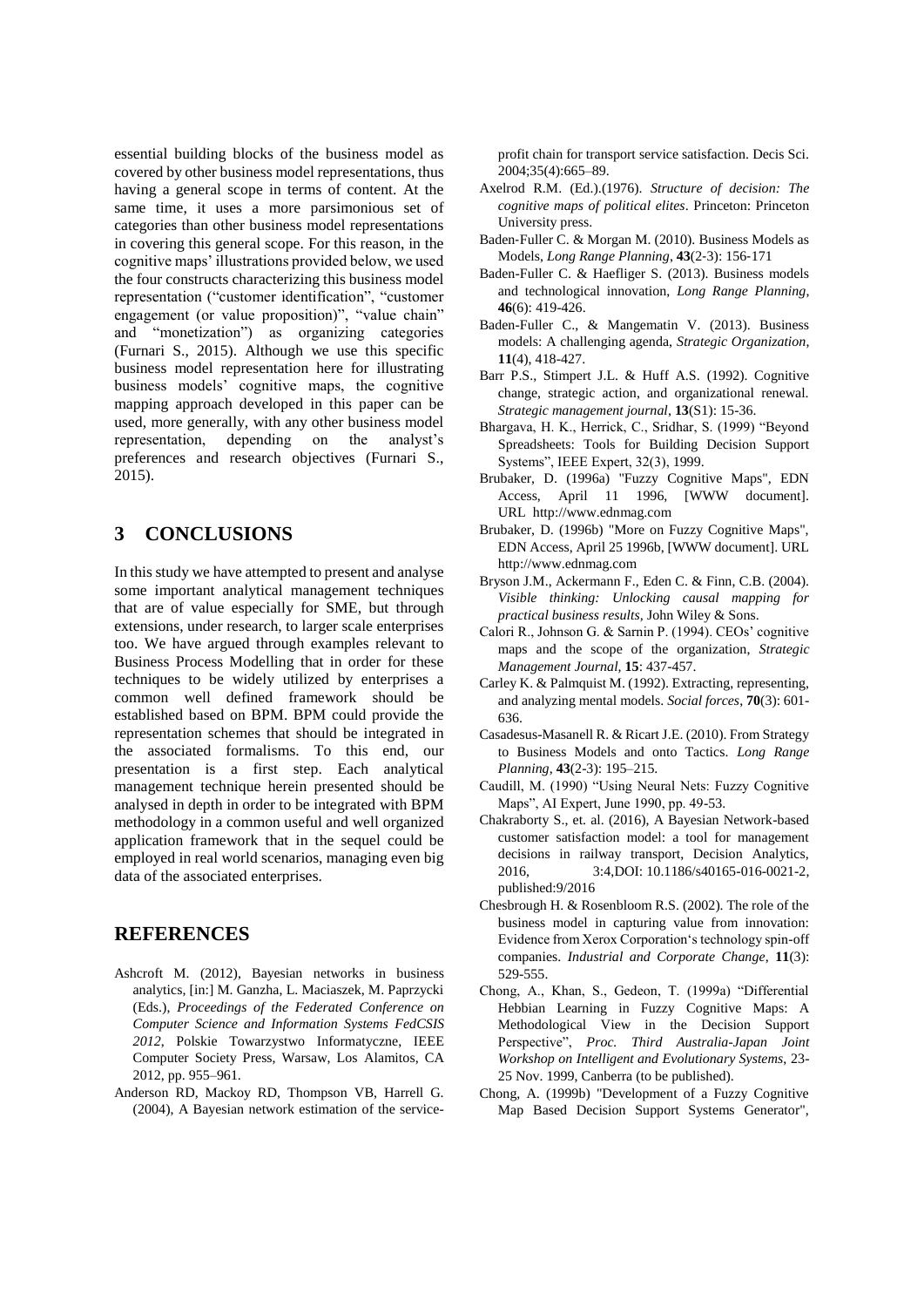Honours dissertation, School of Information Technology, Murdoch University, 1999.

- Clarke, I., & Mackaness, W. (2001). Management 'intuition': an interpretative account of structure and content of decision schemas using cognitive maps. *Journal of Management Studies*, **38**(2): 147-172.
- Daly R, Shen Q, Aitken S. (2011), Learning Bayesian networks: approaches and issues. Knowl Eng Rev. 2011;26(02):99–157.
- Davis G.F. & Marquis C. (2005). Prospects for organization theory in the early twenty-first century: Institutional fields and mechanisms. *Organization Science*, **16**(4): 332-343.
- Delbridge R. & Fiss P.C. (2013). Editors' comments: styles of theorizing and the social organization of knowledge. *Academy of Management Review*, **38**(3): 325-331.
- Doganova L. & Eyquem-Renault M. (2009). What do business models do?: Innovation devices in technology entrepreneurship. *Research Policy*, **38**(10): 1559–1570.
- Doty D.H. & Glick W.H. (1994). Typologies as a unique form of theory building: Toward improved understanding and modeling. *Academy of management review*, **19**(2): 230-251.
- Doz Y.L. & Kosonen M. (2010). Embedding Strategic Agility: A Leadership Agenda for Accelerating Business Model Renewal. *Long Range Planning*, **43**(2– 3): 370–382.
- Eden C., Ackermann F. & Cropper S. (1992). The analysis of cause maps. *Journal of Management Studies*, **29**(3): 309-324.
- Eisenmann T., Parker G. & Van Alstyne M.W. (2006). Strategies for two-sided markets. *Harvard business review*, **84**(10): 92.
- Elert, G. (1999) The Chaos Hypertexbook, 1999, http://hypertextbook.com/chaos/about.shtml
- Elster J. (1998). A plea for mechanisms. in Hedström, P., & Swedberg, R. (Eds.). *Social mechanisms: An analytical approach to social theory*. Cambridge University Press.
- Fiol C.M. & Huff A.S. (1992). Maps for managers: where are we? Where do we go from here? *Journal of Management Studies*, **29**(3): 267-285.
- Fox, T. (2005), *Small and Medium-sized Enterprises (SMEs) and Corporate Social Responsibility – A Discussion Paper*, International Institute for Environment and Development, London.
- Furnari, S. (2015), A Cognitive Mapping Approach to Business Models: Representing Causal Structures and Mechanisms, Chapter 8 in Business Models and Modelling; Volume 33; Advances in Strategic Management editors C. Baden-Fuller and V. Mangematin; Emerald Press, 2015
- Gavetti G.M., Henderson R. & Giorgi S. (2005) Kodak and The Digital Revolution (A). *Harvard Business School Case* #705-448.
- Goldman I. (2012) 'Poor decisions that humbled the Kodak giant'. *Financial Times.* 13 April.
- Grandori A. & Furnari S. (2008), A chemistry of organization: Combinatory analysis and design, *Organization Studies,* **29**(2): 315-341.
- Gunn R. and Williams W. (2007), Strategic tools: an empirical investigation into strategy in practice in the UK, Strat. Change 16: 201–216 (2007), Published online in Wiley InterScience (www.interscience.wiley.com) DOI: 10.1002/jsc.799
- Heckerman D, Geiger D, Chickering DM. (1995), Learning Bayesian networks: the combination of knowledge and statistical data. Mach Learn. 1995;20:197–243
- Hempel, C. G. (1965) 'Fundamentals of Taxonomy, and Typological Methods in the Natural and Social Sciences', *Aspects of Scientific Explanation*, ch. 6., pp. 137–72. New York: Macmillan.
- Hodgkinson G.P., Bown N.J., Maule A.J., Glaister K.W. & Pearman A.D. (1999). Breaking the frame: An analysis of strategic cognition and decision making under uncertainty, *Strategic Management Journal,* **20**: 977- 985.
- Hodgkinson G.P. & Healey M.P. (2008). Cognition in organizations, *Annual Review of Psychology,* **59**: 387- 417.
- Hodgkinson G.P., Maule A.J. & Bown, N.J. (2004). Causal cognitive mapping in the organizational strategy field: A comparison of alternative elicitation procedures, *Organizational Research Methods*, *7*(1): 3-26.
- Huff A.S. (1990). *Mapping strategic thought*. Chichester, UK: Wiley.
- Huff A.S., Narapareddy V. & Fletcher K.E. (1990). Coding the causal association of concepts in Huff, A.S. *Mapping strategic thought,* New York: John Wiley and Sons.
- Jenkins M. & Johnson G. (1997). Entrepreneurial intentions and outcomes: A comparative causal mapping study. *Journal of Management Studies,* **34**: 895-920.
- Jensen FV, Nielsen TD. (2007), Bayesian networks and decision graphs. 2nd ed. Berlin: Springer; 2007
- Jeppesen, S., Kothuis, B. and Tran, A.N. (2012), *Corporate Social Responsibility and Competitiveness for SMEs in Developing Countries: South Africa and Vietnam*, Focales 16, Agence Francaise de Development, Paris.
- Jetter Antonie J. and Kok K. (2014), Fuzzy Cognitive Maps for futures studies—A methodological assessment of concepts and methods, Futures journal, Volume 61, September 2014, Pages 45–57, Elsevier, https://doi.org/10.1016/j.futures.2014.05.002
- Johnson S, Fielding F, Hamilton G, Mengersen K. (2010), An integrated Bayesian network approach to lyngbya majuscula bloom initiation. Mar Environ Res. 2010;69(1):27–37.
- Kaplan S. & Sawhney M. (2000). B2B E-Commerce hubs: towards a taxonomy of business models. *Harvard Business Review*, **79**(3): 97-100.
- Kardaras, D., and Karakostas, B. (1999) "The use of Fuzzy Cognitive Maps to Simulate Information Systems